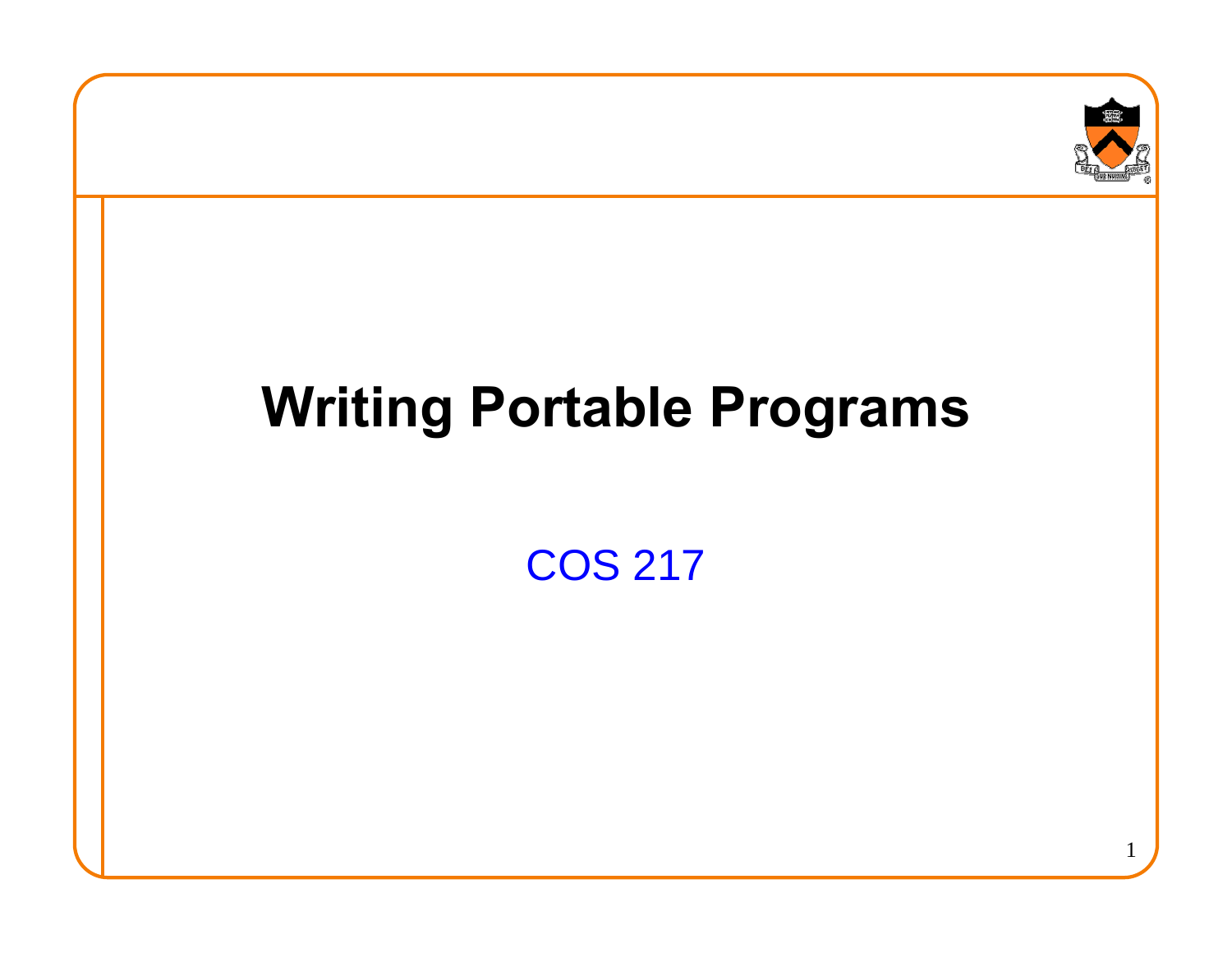## **Goals of Today's Class**



- Writing portable programs in C
	- Sources of heterogeneity
	- Data types, evaluation order, byte order, char set, …
- Reading period and final exam
	- Important dates
	- –Practice exams
- Lessons from COS 217
	- Course wrap-up
	- Have a great summer!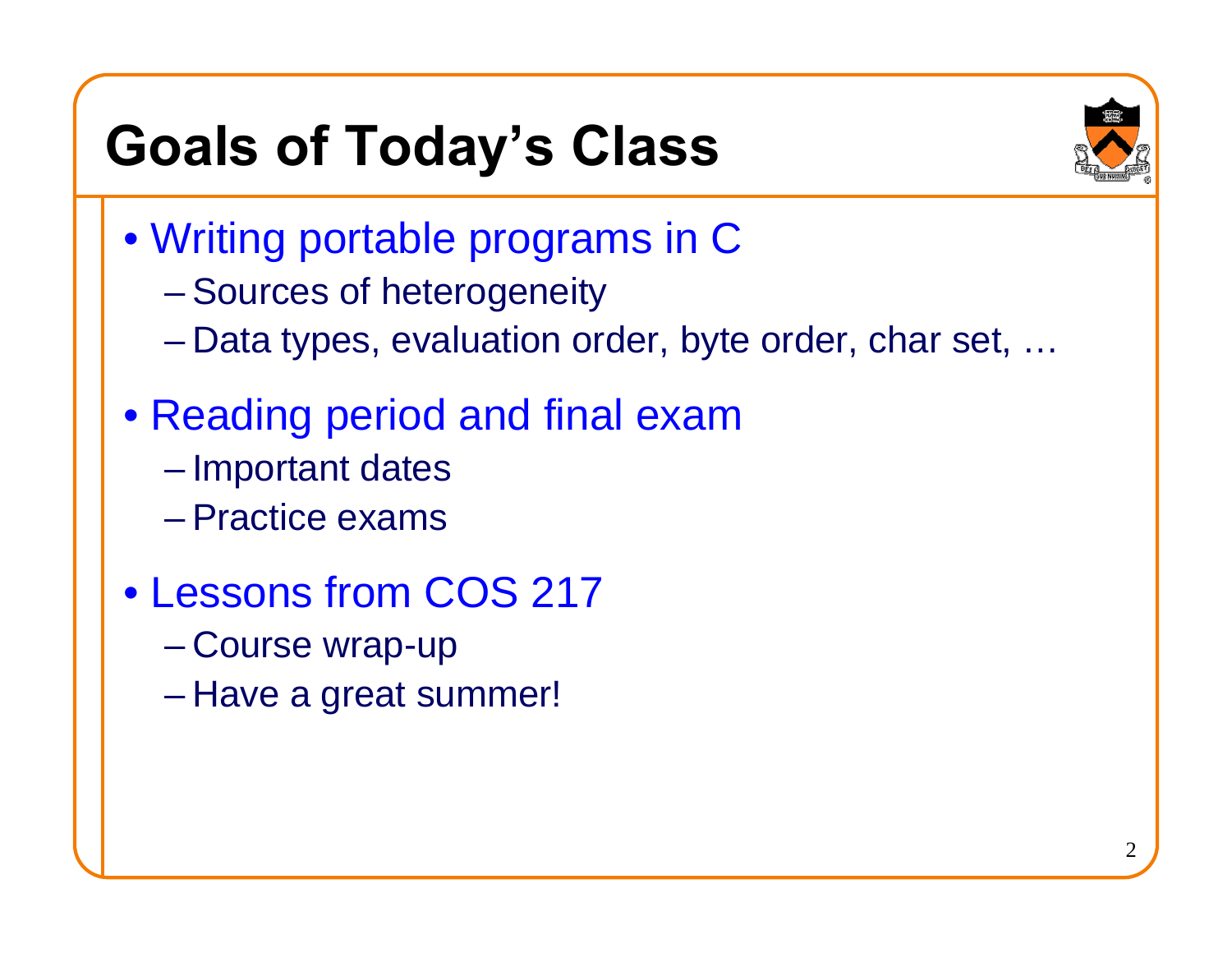## **The Real World is Heterogeneous**



- Multiple kinds of hardware
	- –32-bit Intel Architecture
	- 64-bit IA, PowerPC, Sparc, MIPS, Arms, …

#### • Multiple operating systems

- Linux
- Windows, Mac, Sun, AIX, …
- Multiple character sets – ASCII
	- Latin-1, unicode, …
- Multiple byte orderings
	- –Little endian
	- Big endian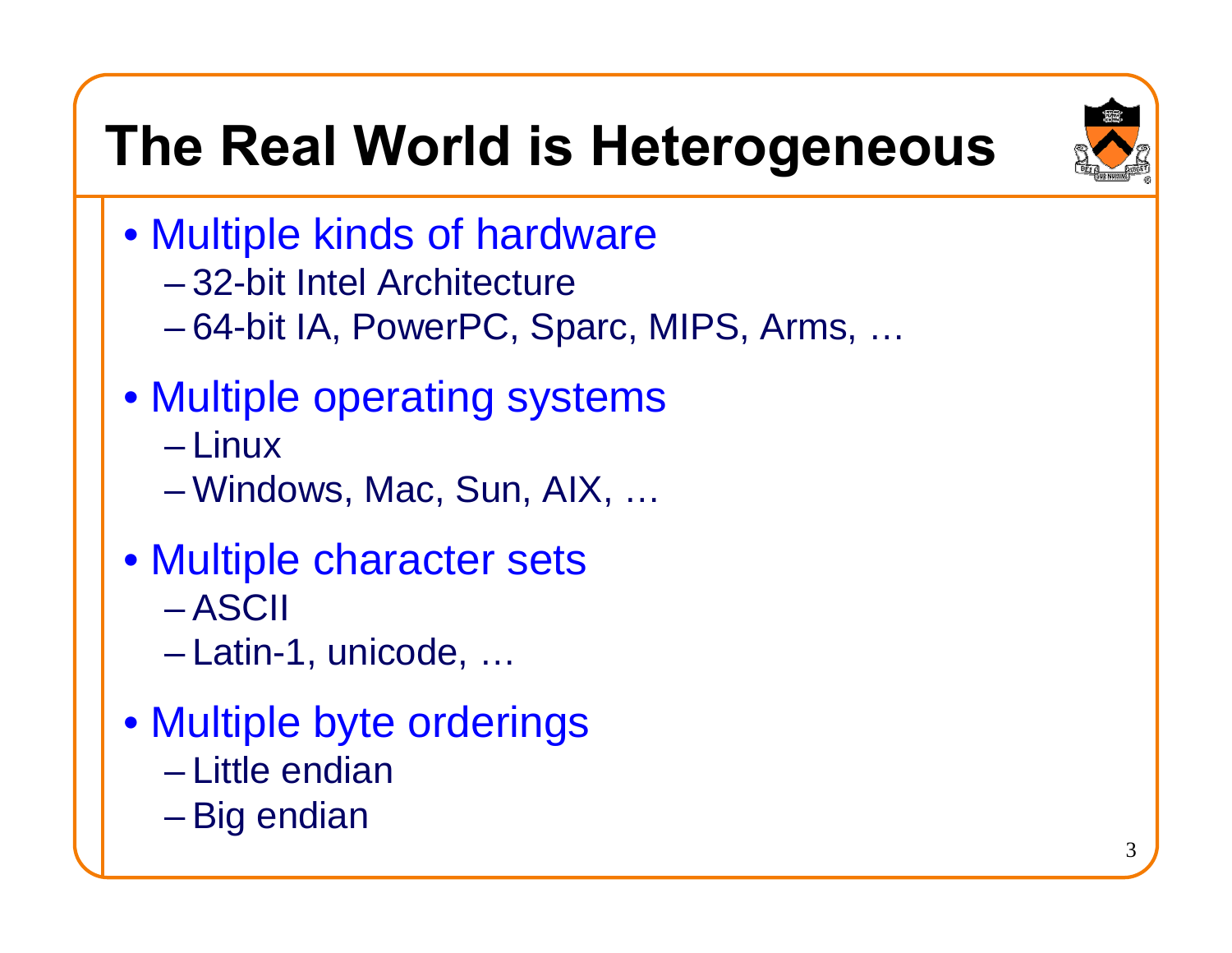## **Portability**



- Goal: run program on any other system
	- $\mathcal{L}_{\mathcal{A}}$  Do not require any modifications to the program at all
		- Simply recompile the program, and run
	- Program should continue to perform correctly
		- Ideally, the program should perform well, too.
- Portability is hard to achieve
	- Wide variation in computing platforms
	- Patches and releases are frequent operations
- Normally, portability is difficult to achieve
	- –Still, good to make programs as portable as possible
	- This requires extra care in writing and testing code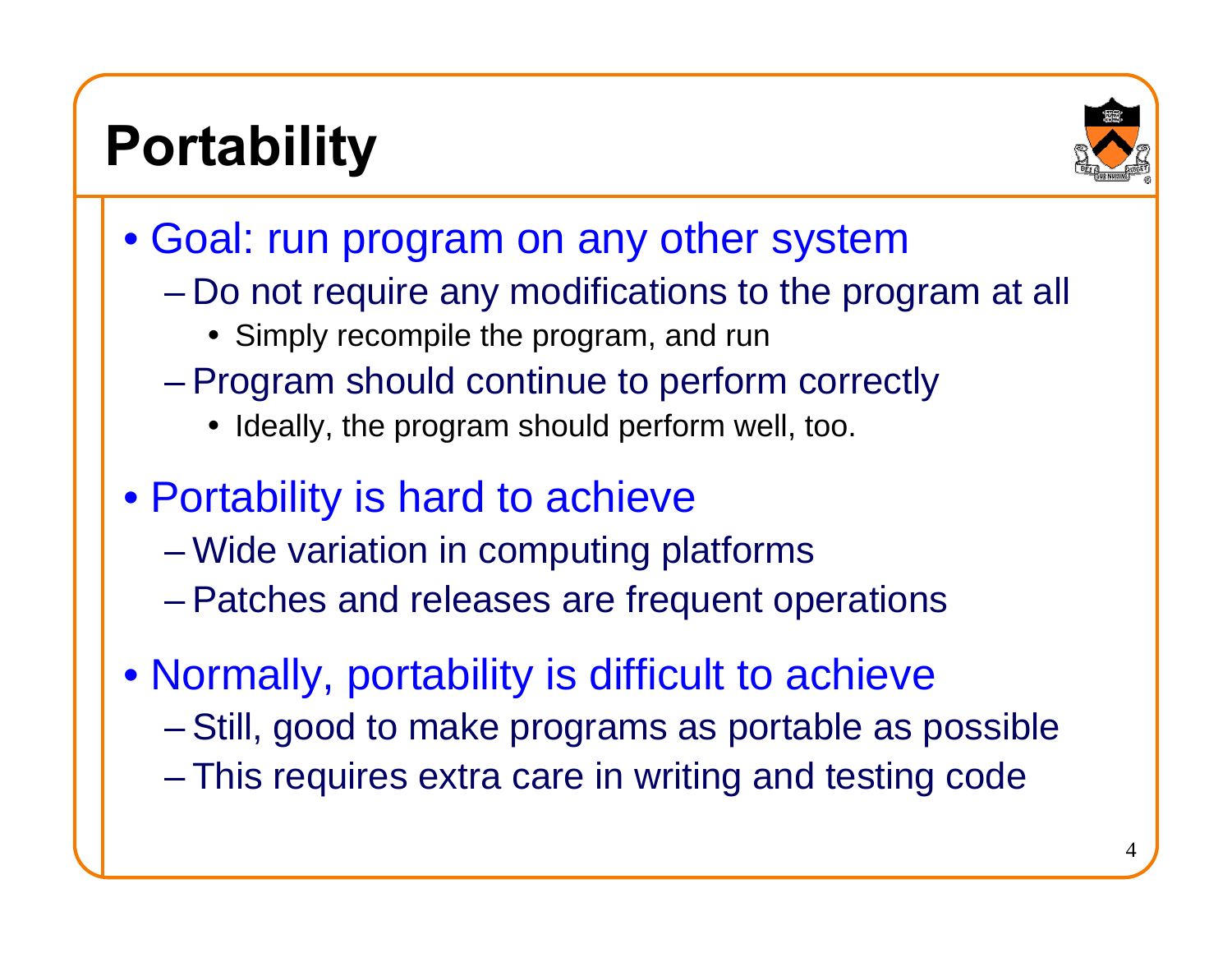## **Programming Language**

- Stick to the standard
	- Program in a high-level language and stay within the language standard
	- However, the standard may be incomplete
		- y E.g., **char** type in C and C++ may be signed or unsigned
- Program in the mainstream
	- Mainstream implies the established style and use
		- Program enough to know what compilers commonly do
		- Difficult for large languages such as C++
- Beware of language trouble spots
	- Some features are intentionally undefined to give compiler implementers flexibility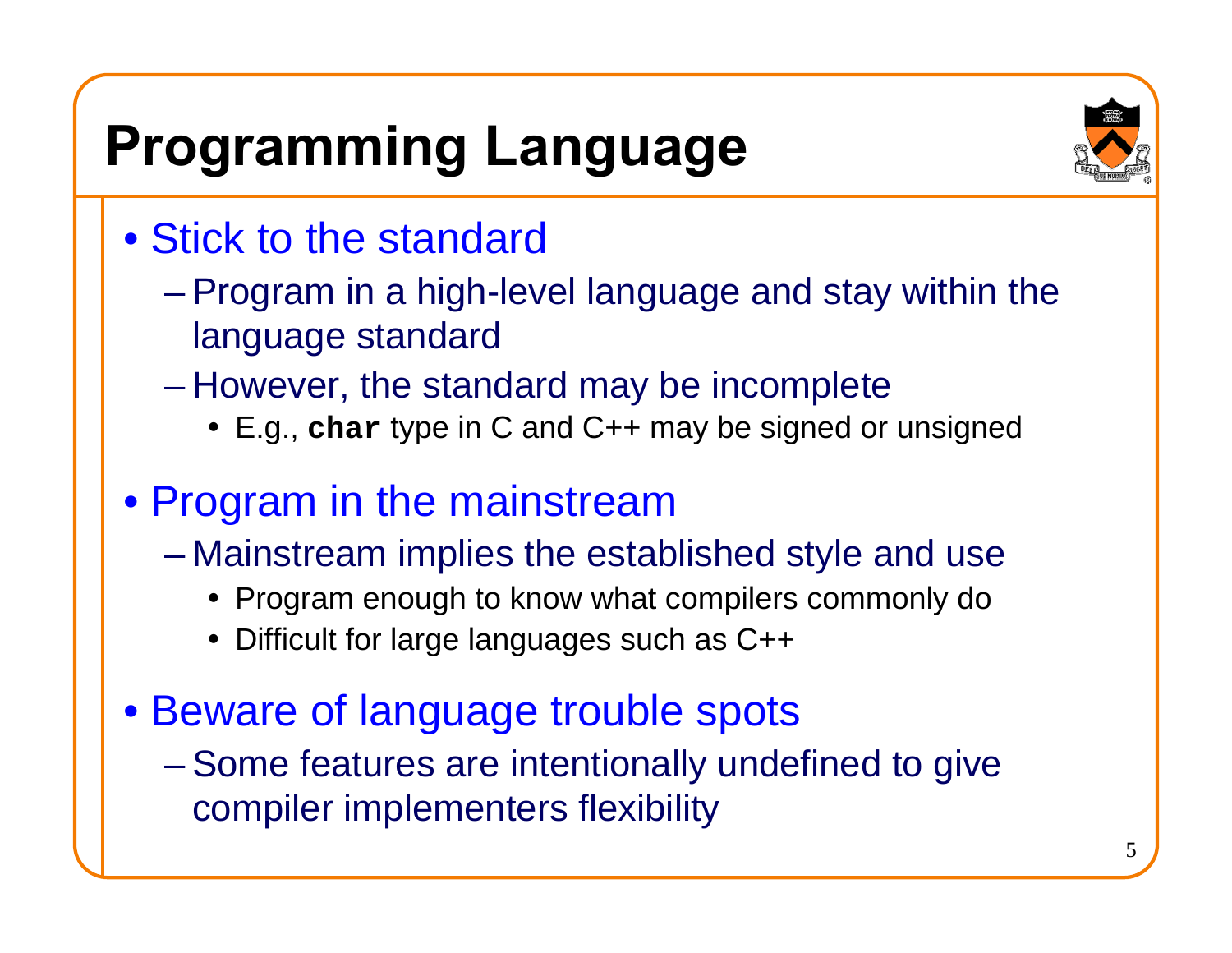## **Size of Data Types**



- What are the sizes of **char, short, int, long, float and double** in C and C++?
	- **char** has at least 8 bits, **short** and **int** at least 16 bits
	- – **sizeof(char) ≤ sizeof(short) ≤ sizeof(int) ≤ sizeof(long)**
	- **sizeof(float) ≤ sizeof(double)**
- In Java, sizes are defined
	- $\mathcal{L}_{\mathcal{A}}$  , and the set of  $\mathcal{L}_{\mathcal{A}}$  , and the set of  $\mathcal{L}_{\mathcal{A}}$ **byte**: 8 bits
	- **char**: 16 bits
	- **short**: 16 bits
	- **int**: 32 bits
	- $\mathcal{L}_{\mathcal{A}}$ **long**: 64 bits

• **Our advice: always use sizeof() to be safe**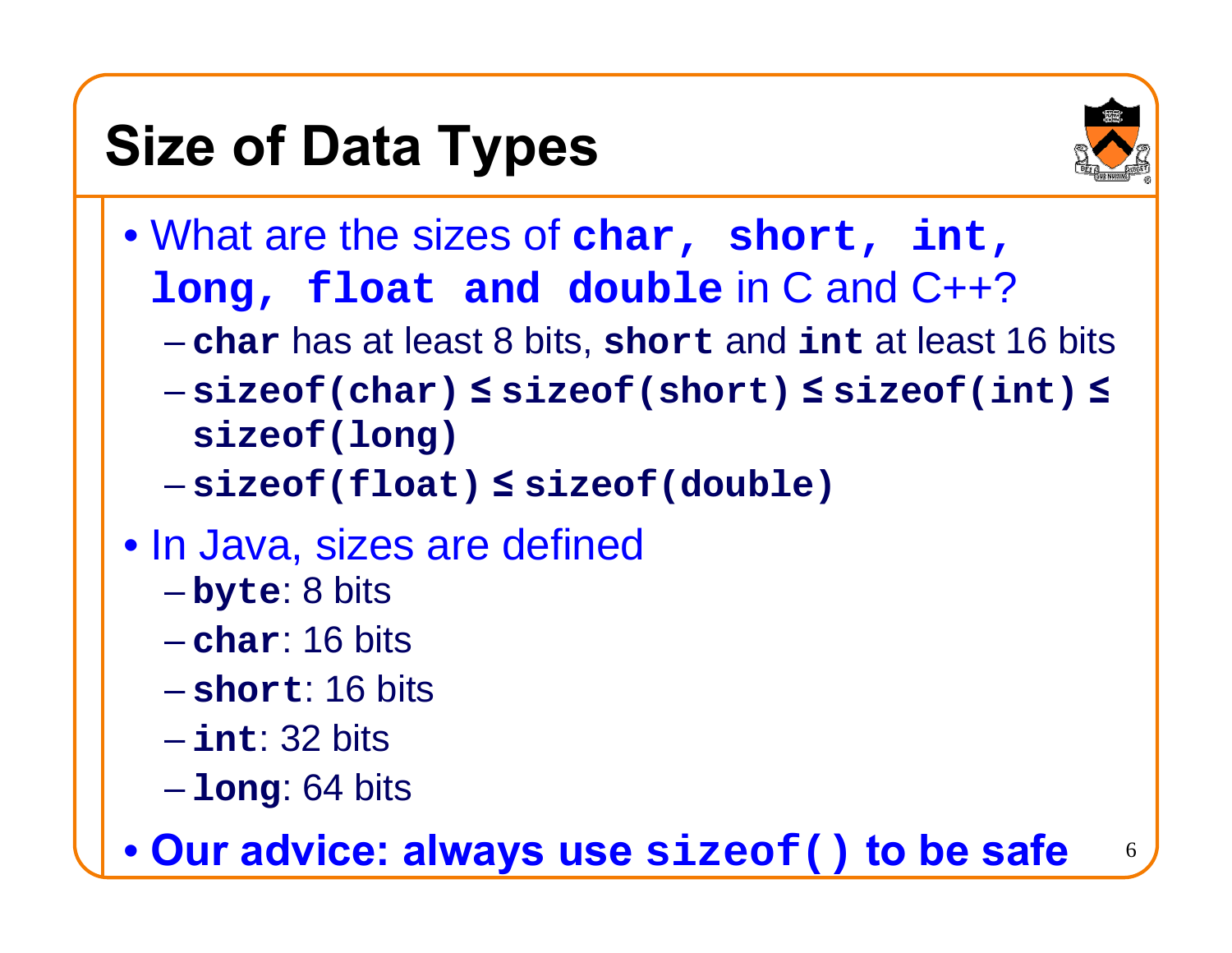## **Order of Evaluation**



- Order of evaluation may be ambiguous **strings[i] = names[++i];**
	- y **<sup>i</sup>**can be incremented before or after indexing **strings!**
	- **printf("%c %c\n", getchar(), getchar());**
		- y The second character in **stdin** can be printed first!
- What are the rules in C and C++?
	- Side effects and function calls must be completed at "**;**"
	- && and || execute left to right, only as far as necessary
- •What about Java?
	- Expressions including side effects evaluated left to right
- **Our advice: do not depend on the order of evaluation in an expression**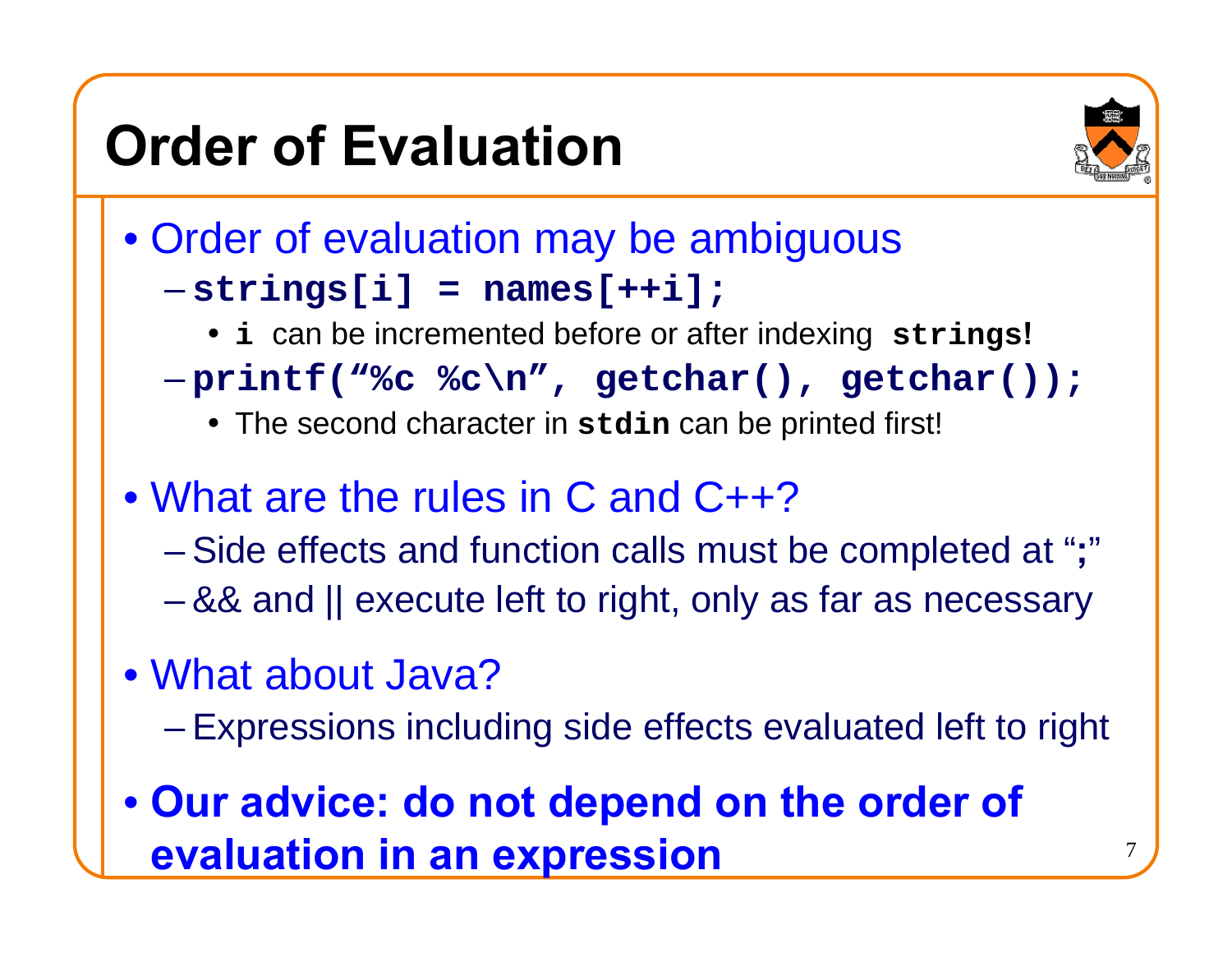# **Characters Signed or Unsigned?**



- Char type may be signed or unsigned –Either a 7-bit or an 8-bit character
- Code that is *not* portable

```
int i;
char s[MAX+1];
for (i = 0; i < MAX; i++) 
   if ((s[i] = getchar()) == '\n') || 
       (s[i] == EOF))
     break;
s[i] = ' \0';
```
• I f **char** is unsigned **s[i]** is **255,** but **EOF** is **-1** – Hence, the program will hang!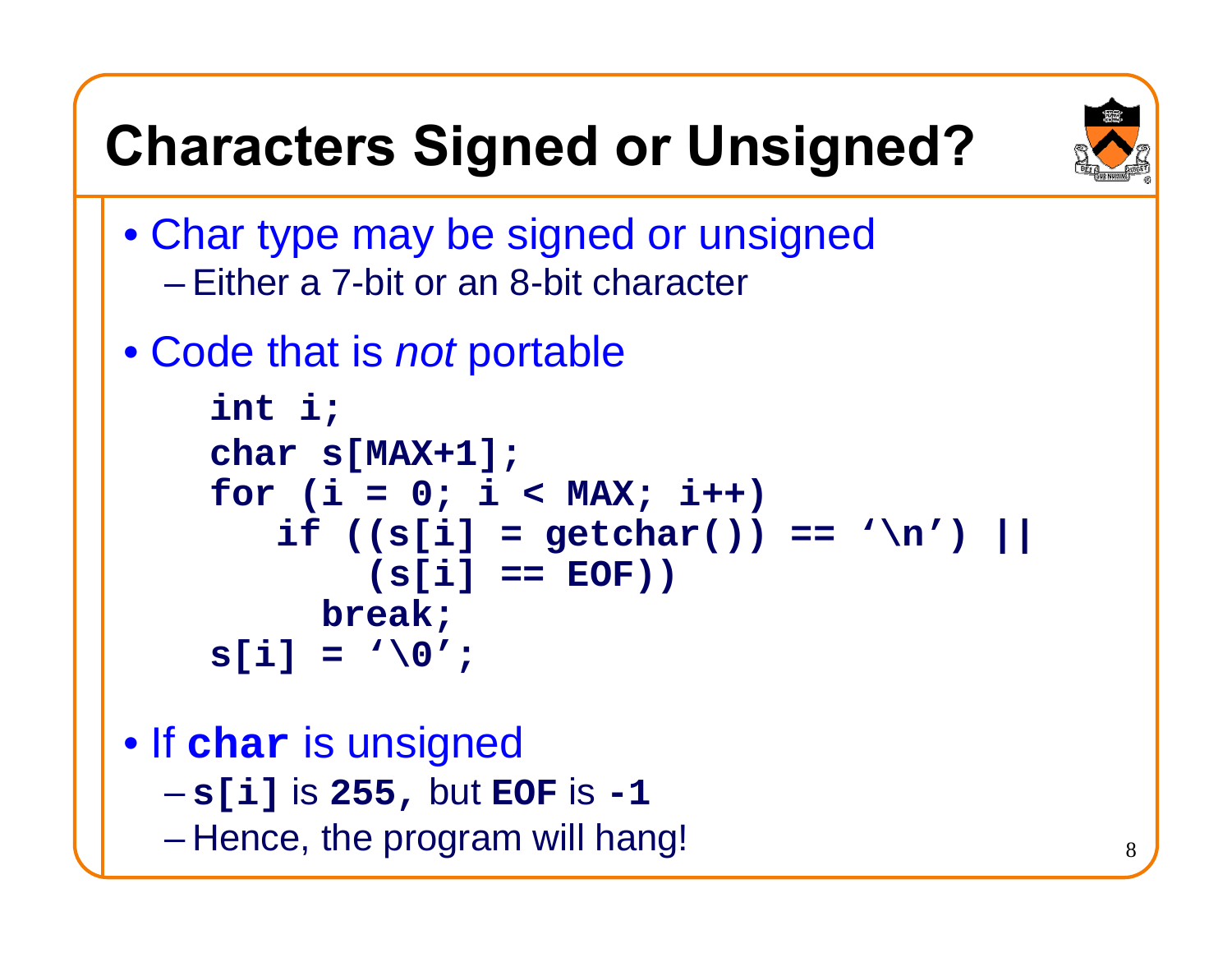

## **Portable Version Using Integers**

• Solution

- Use an integer to store the output of getchar()
- •Portable C code

```
int
c, i;
char s[MAX+1];
for (i = 0; i < \text{MAX}; i++) {
   if ((c = getchar()) == 'n') ||(c == EOF))
     break;
   s[i] = c;
}
s[i] = ' \0';
```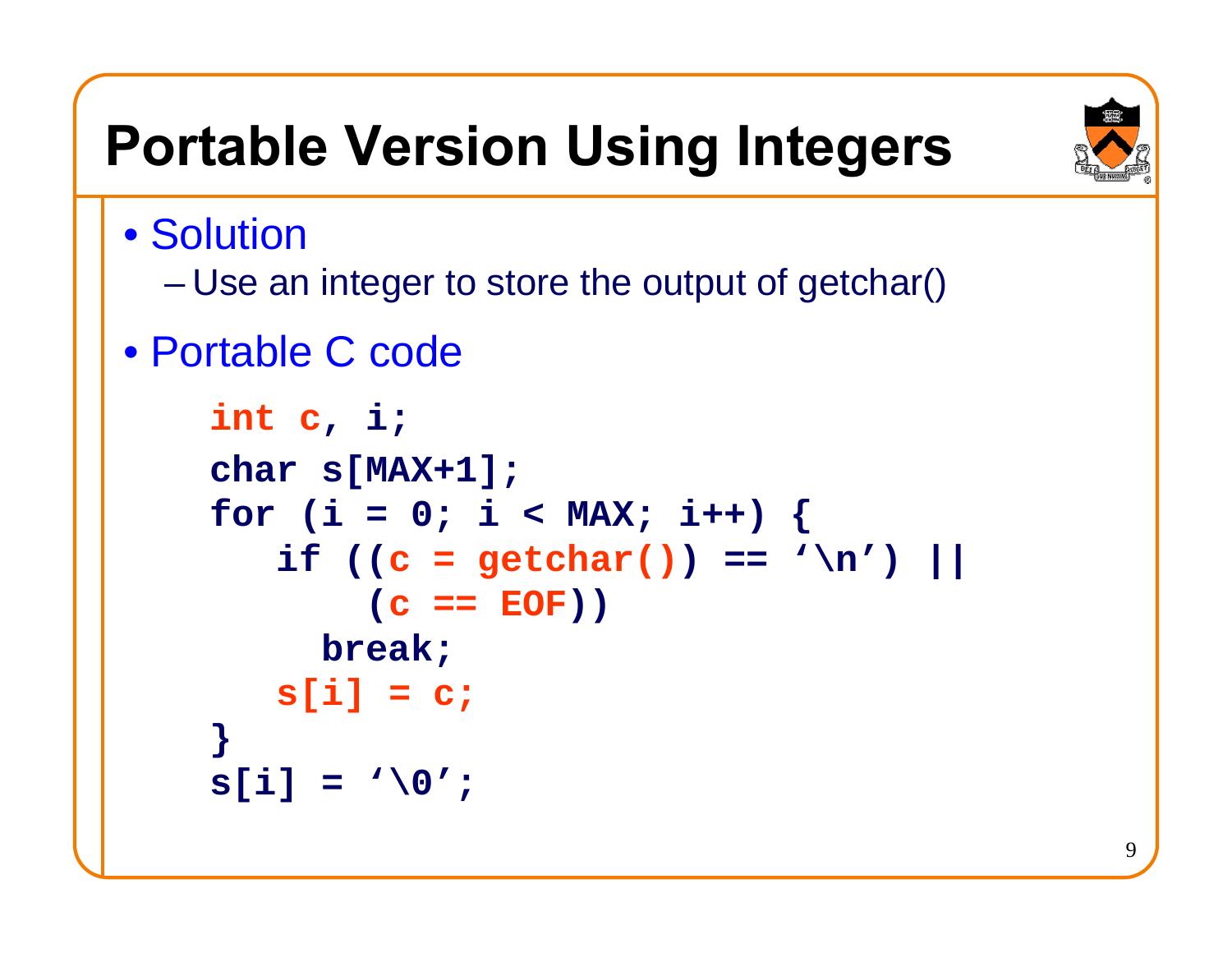## **Other C Language Issues**



- Arithmetic or logical shift
	- C: signed quantities with >> may be arithmetic or logical
		- y What is "**-3 >> 1**"?
		- $\bullet\,$  Does it shift-in a sign bit (i.e., a 1) or a 0?

– Java: >> for arithmetic right shift, and >>> for logical

- Byte order
	- Byte order within **short**, **int,** and **long** is not defined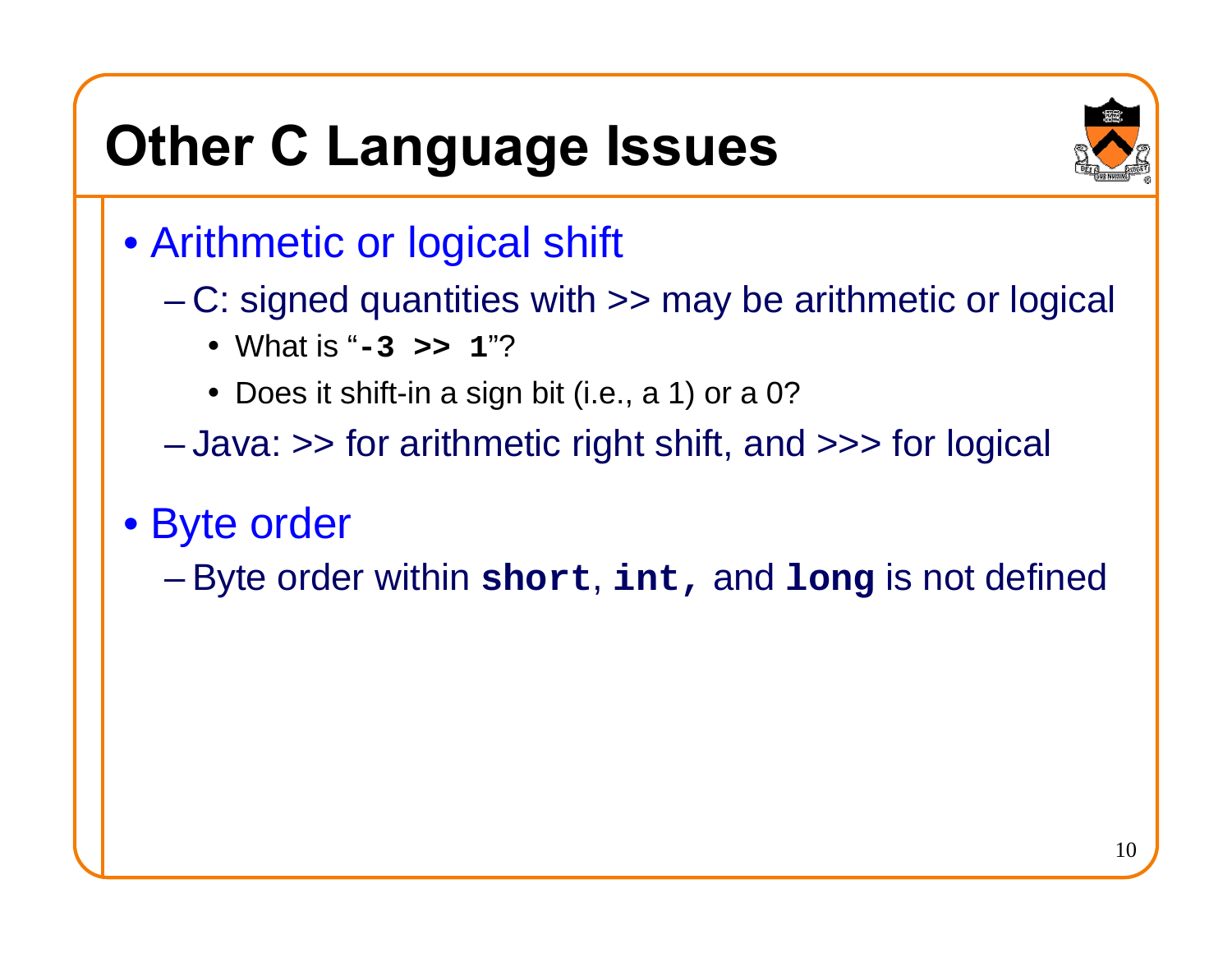# **Alignment of Structures and Unions**



- Structure consisting of multiple elements **struct foo { char x; int y ; }**
- Items are laid out in the order of declaration
- But, the alignment is undefined – There might be holes between the elements – E.g., **<sup>y</sup>** may be 2, 4, or 8 bytes from **x**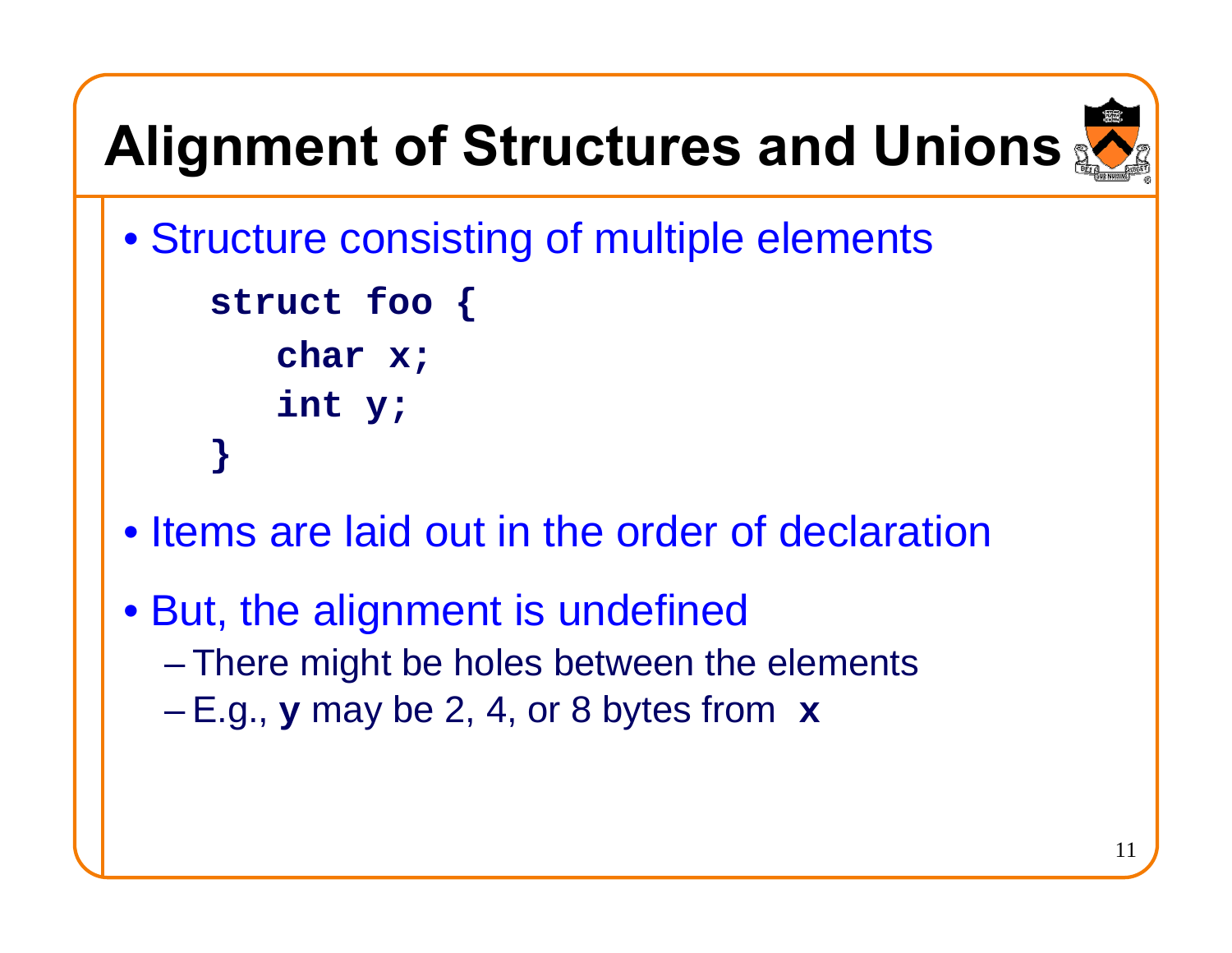## **Use Standard Libraries**



- Pre-ANSI C may have calls not supported in ANSI C
	- Program will break if you continue use them
	- Header files can pollute the name space
- Consider the signals defined – ANSI C defines 6 signals – POSIX defines 19 signals –Most UNIX defines 32 or more

• Take a look at **/usr/include/\*.h** to see the conditional definitions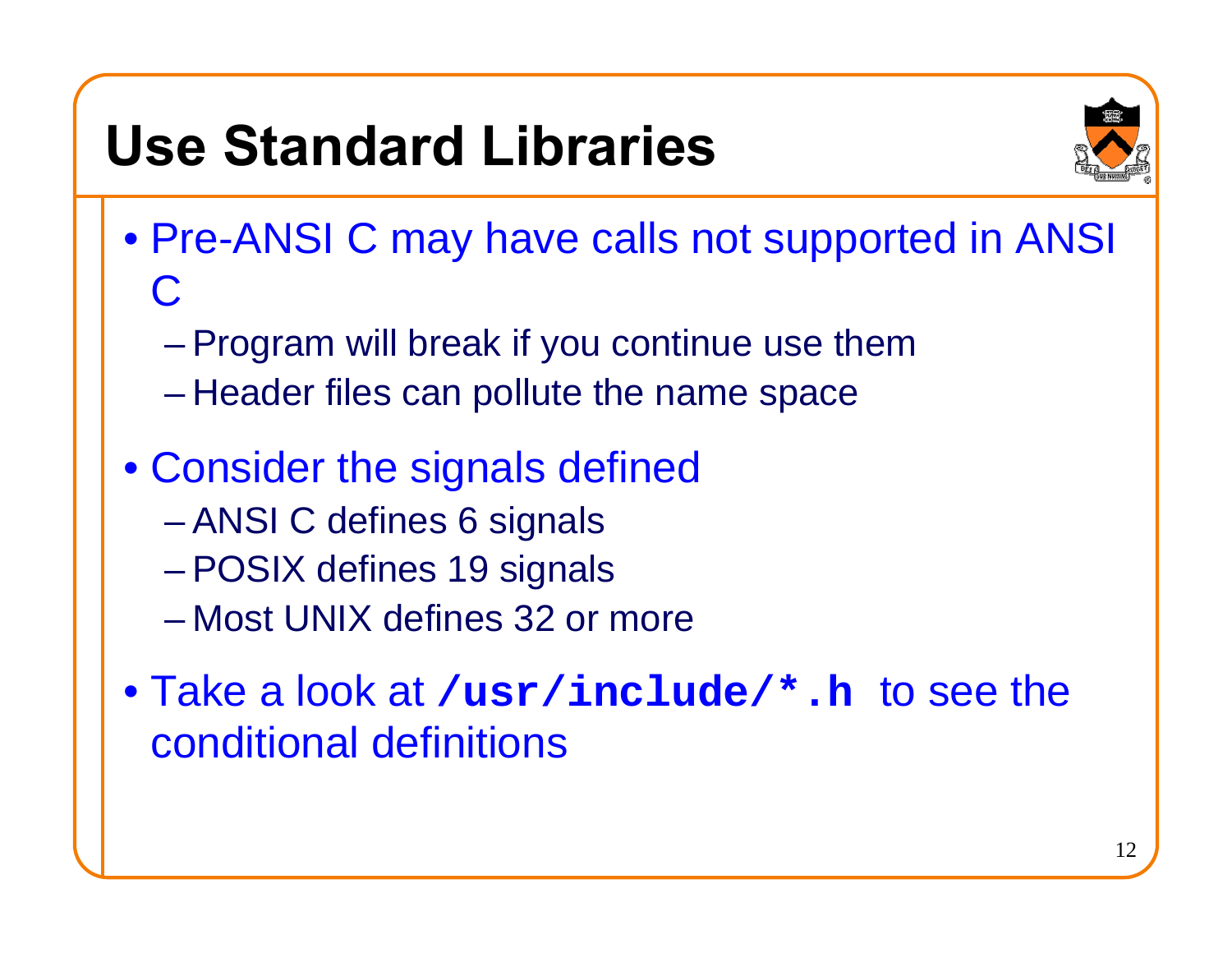## **Avoid Conditional Compilation**



• Writing platform-specific code is possible

some common code#ifdef MAC

#else#ifdef WINDOWSXP

…#endif #endif

…

…

• But, #ifdef code is difficult to manage – Platform-specific code may be all over the place – Plus, each part requires separate testing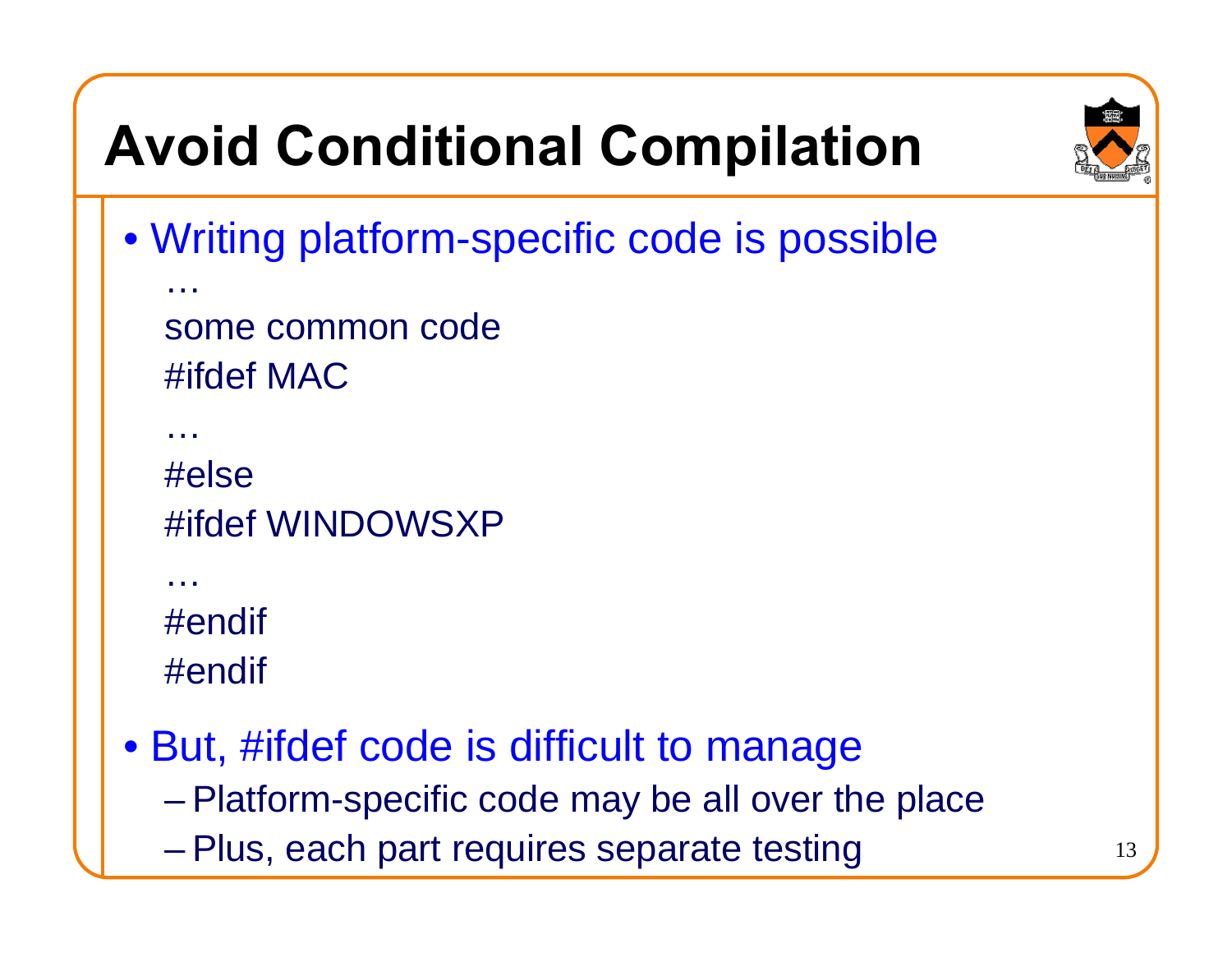### **Isolation**



- Common feature may not always work: Life is hard
- Localize system dependencies in separate files Separate file to wrap the interface calls for each system Example: unix.c, windows.c, mac.c, …
- Hide system dependencies behind interfaces  $\mathcal{L}_{\mathcal{A}}$  Abstraction can serve as the boundary between portable and non-portable components
- Java goes one big step further
	- Virtual machine which abstracts the entire machine
	- Independent of operating systems and the hardware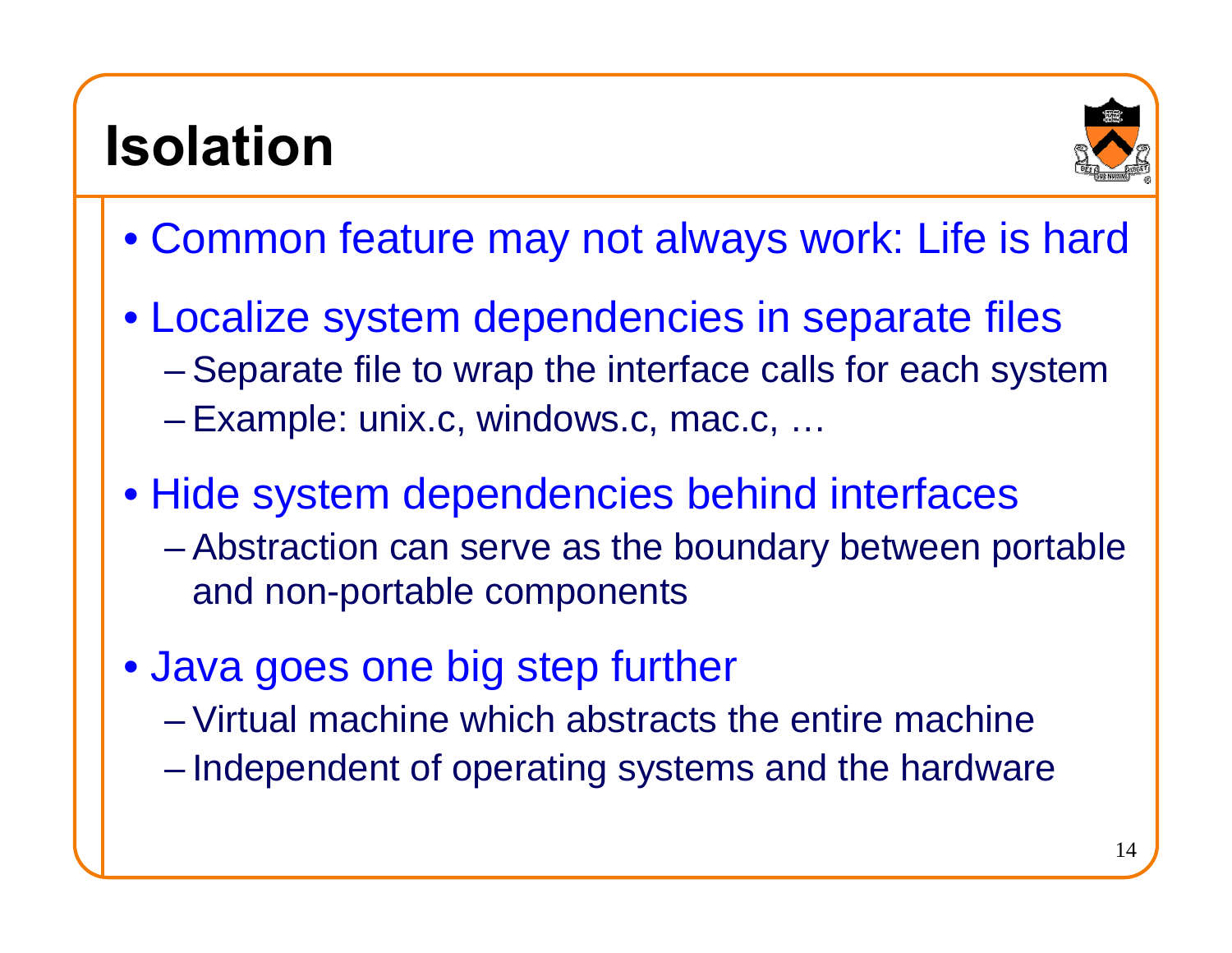#### **Data Exchange**

- •Use ASCII text
	- Binary is often not portable
- Still need to be careful
	- But, even with text, not all systems are the same
		- Windows systems use '\r' or '\n' to terminate a line
		- UNIX uses only '**\n**'
	- E x a m ple
		- Use Microsoft Word and Emacs to edit files
		- CVS assumes all lines have been changed and will merge incorrectly
	- Use standard interfaces which will deal CRLF (carriagereturn and line feed) and newline in a consistent manner

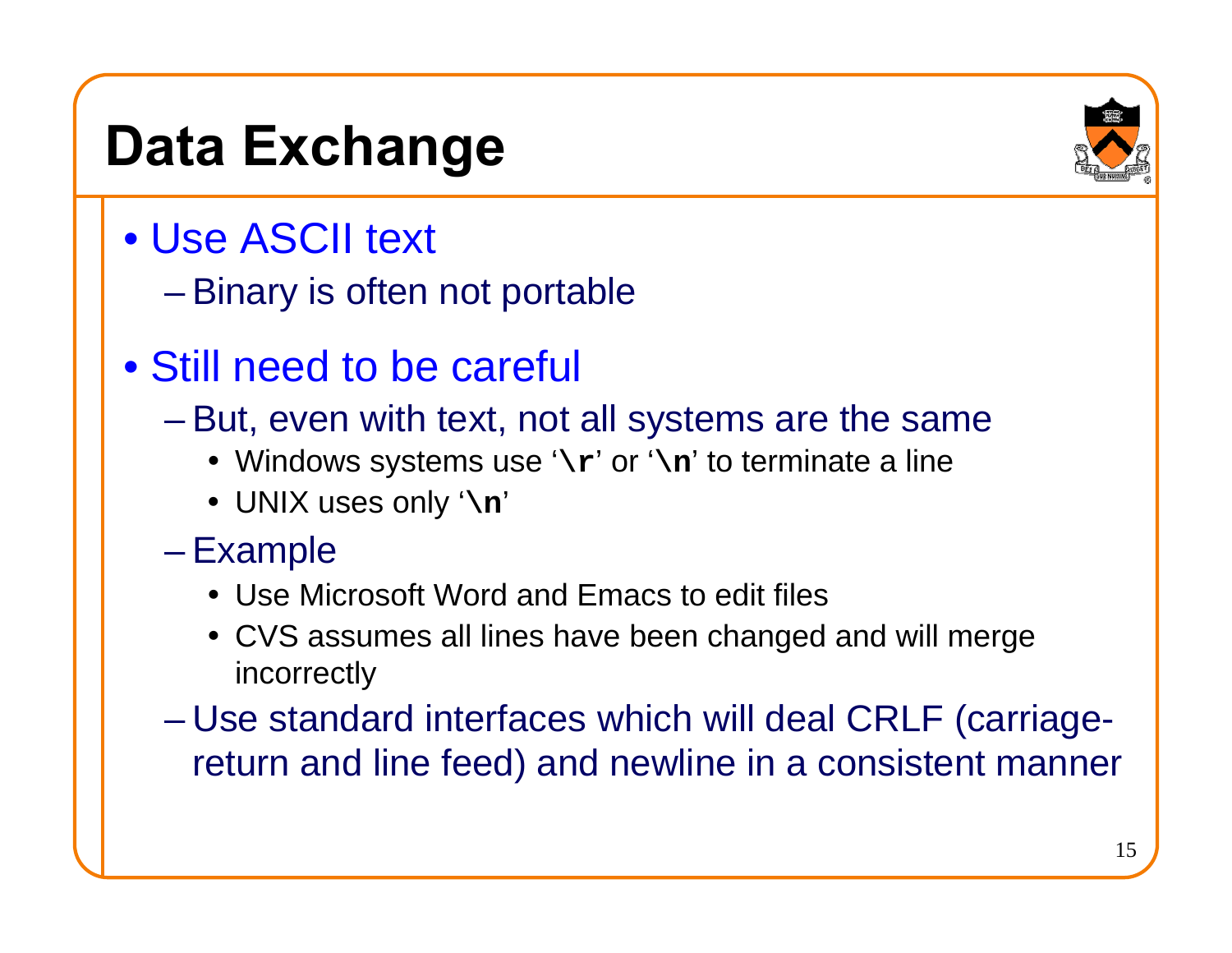## **Byte Order: Big and Little Endian**



• Example interaction between two machines – One process writes a short to outbound socket: **unsigned short x; x = 0x1000; ...write(sockOut, &x, sizeof(x));** – Later, another process reads it from inbound socket: **unsigned short x; ...read(sockIn, &x, sizeof(x));** • What is the value of **x** after reading?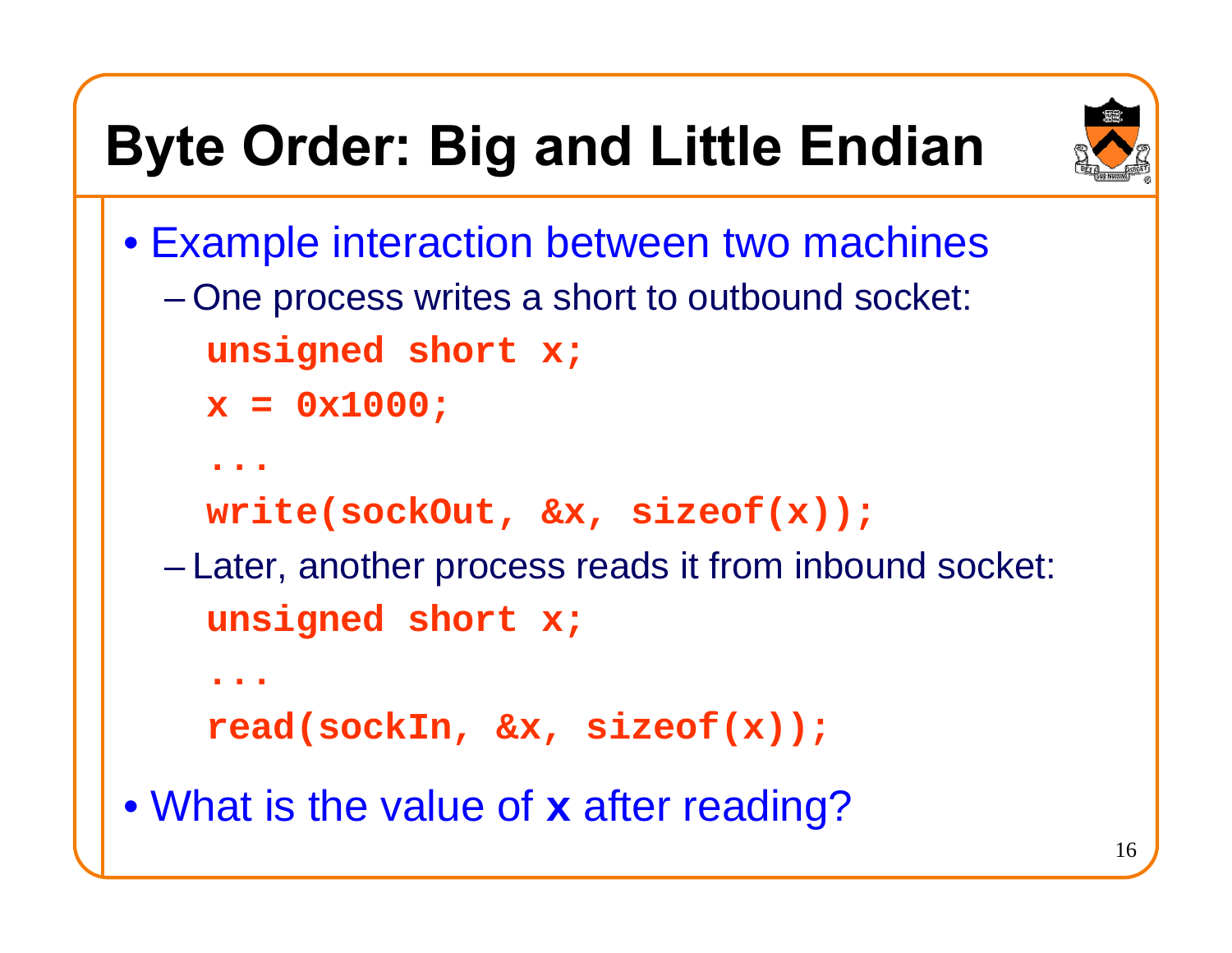# **Byte Order Solutions**



• Fix the byte order for data exchange –Sender: **unsigned short x;** 

```
putchar(x >> 8); /* high-order byte */
```
**putchar(x & 0xFF); /\* low-order byte \*/**

```
– Receiver:unsigned short x;
x = getchar() << 8; /* high-order */
x |= getchar() & 0xFF; /* low-order */
```
• Extremely important for network protocols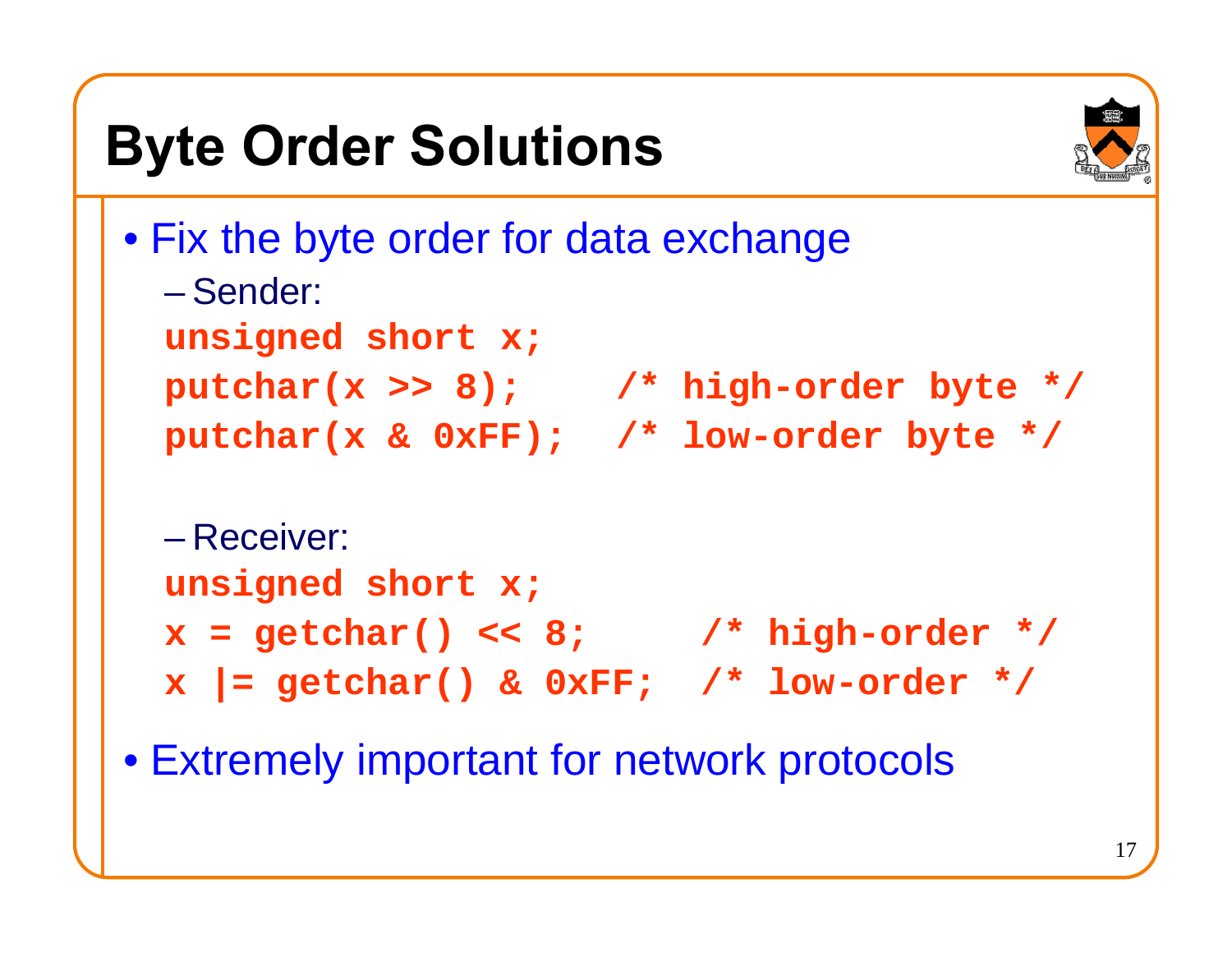### **More on Byte Order**

- Language solution
	- –Java has a serializable interface that defines how data items are packed
	- C and C++ require programmers to deal with the byte order
- Binary files vs. text files
	- Binary mode for text files
		- No problem on UNIX
		- Windows will terminate reading once it sees Ctrl-Z as input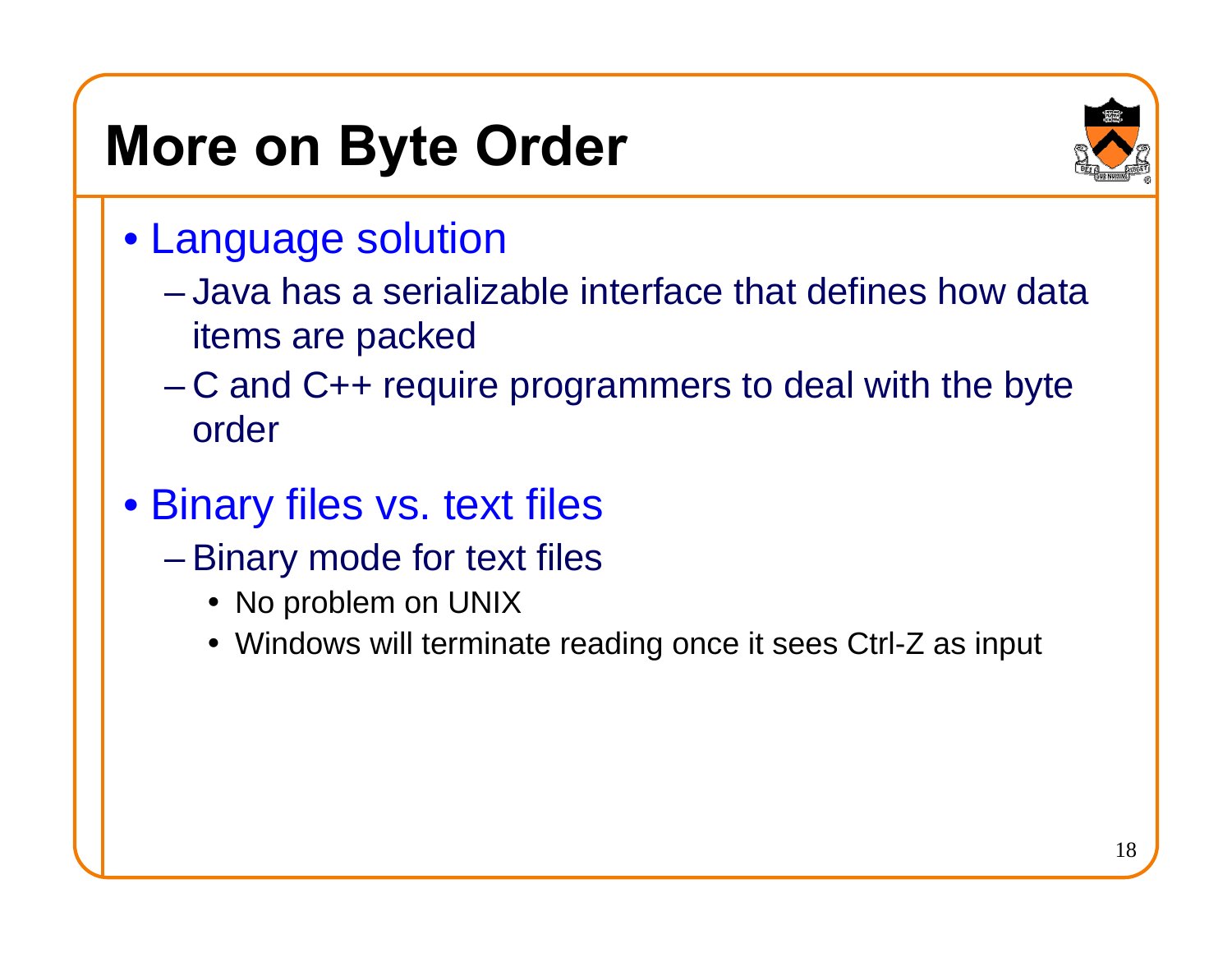## **Internationalization**

- •Don't assume ASCII
	- Many countries do not use English
	- Asian languages use 16 bits per character

#### •Standardizations

- Latin-1 arguments ASCII by using all 8 bits
- Unicode uses 16 bits per character
- Java uses unicode as its native character set for strings

#### • Issues with unicode

- Byte order issue!
- Solution: use UTF-8 as an intermediate representation or define the byte order for each character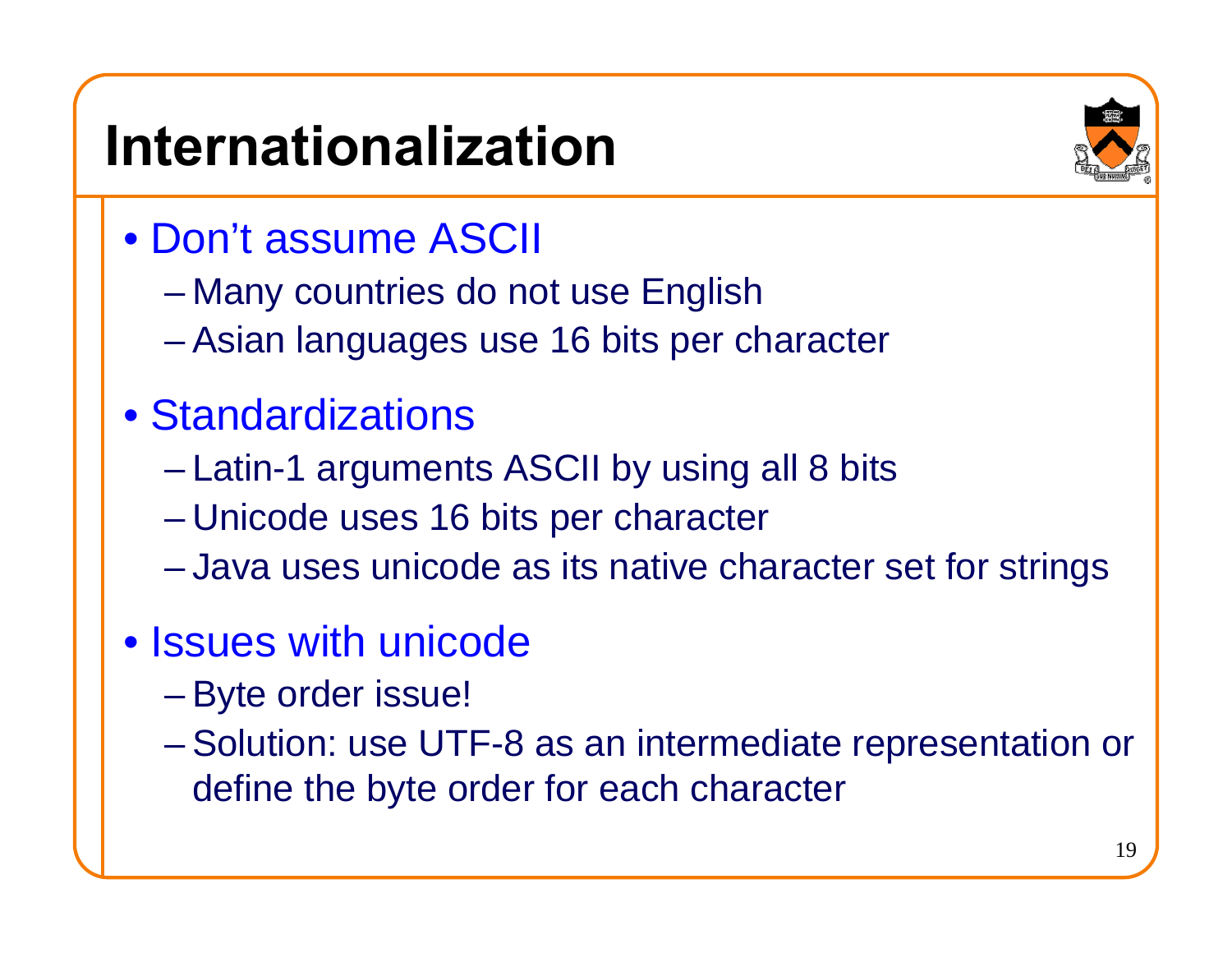## **Summary on Portability**



- Language
	- Don't assume **char** signed or unsigned
	- Always use **sizeof()** to compute the size of types
	- Don't depend on the order of evaluation of an expression
	- Beware of right shifting a signed value
	- Make sure that the data type is big enough

#### •Use standard interfaces

- Use the common features where possible
- Provide as much isolation as possible
- Byte order
	- Fix byte order for data exchange
- Internationalization
	- Don't assume ASCII and English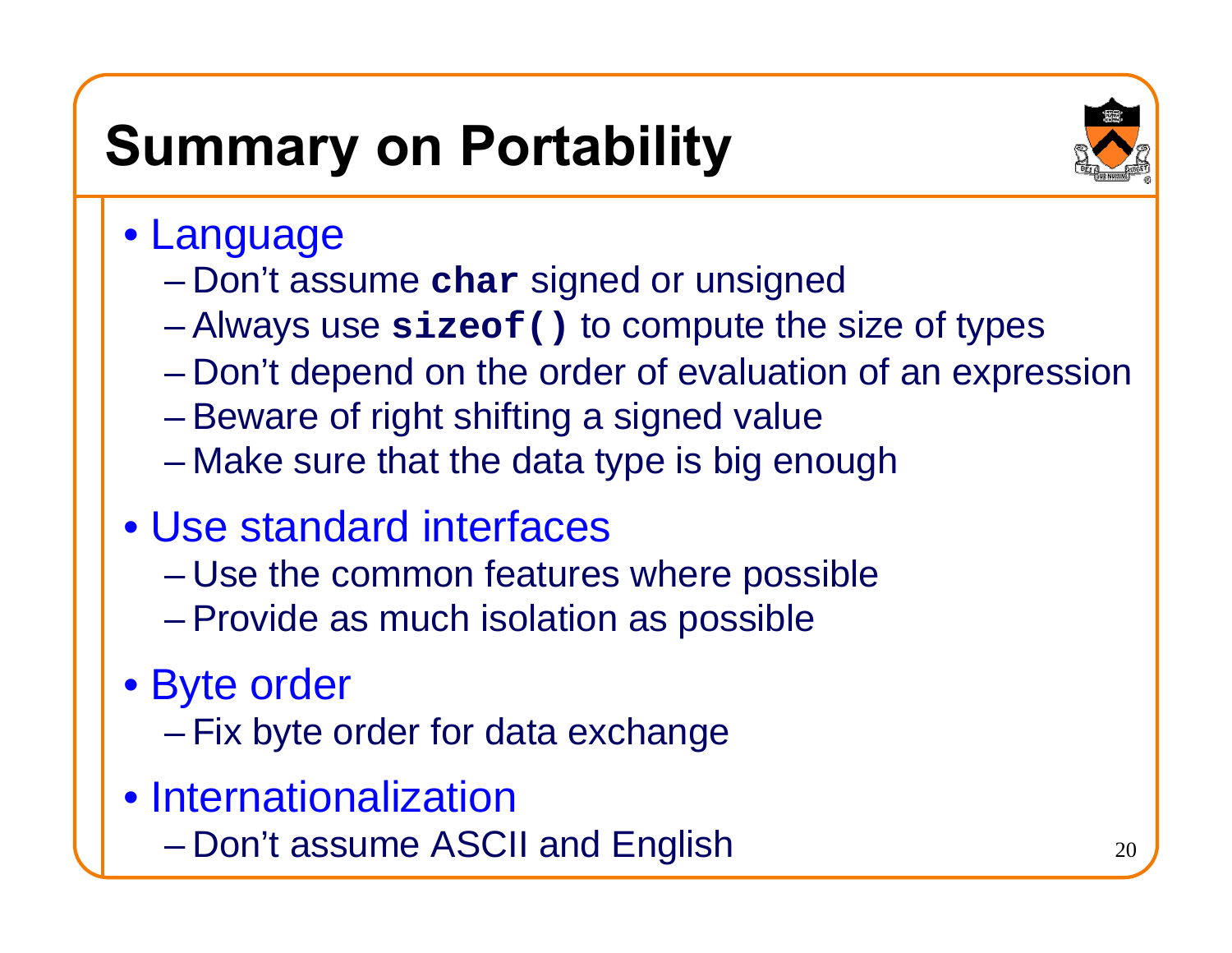#### **Important Dates**

- Tuesday May 16 (Dean's Date) – Execution Profiler Assignment due
- Monday, May 22, 9:00-12:00 *Frick Chemistry Laboratory* 324 – Open books, notes, slides, mind, etc.







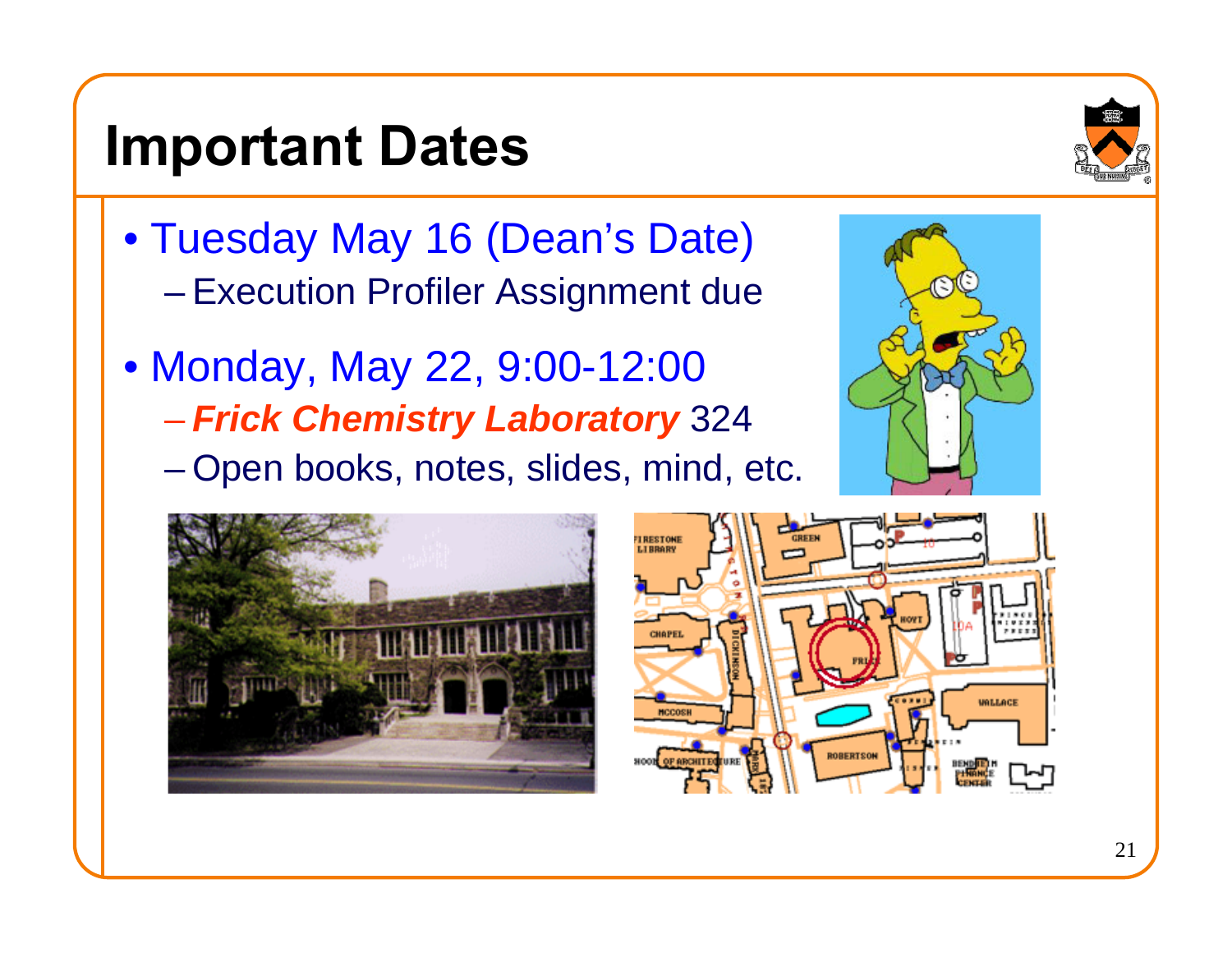### **Practice Final Exams**



- Many old exams and answers are online – http://www.cs.princeton.edu/courses/archive/spr06/cos2 17/exam2prep
- We recommend you take some practice exams –And then look at the answers afterwards–Note that some material differs from term to term
- Also, ask questions about the practice exams –On the listserv
	- To me or Bob Dondero, in person
	- –To each other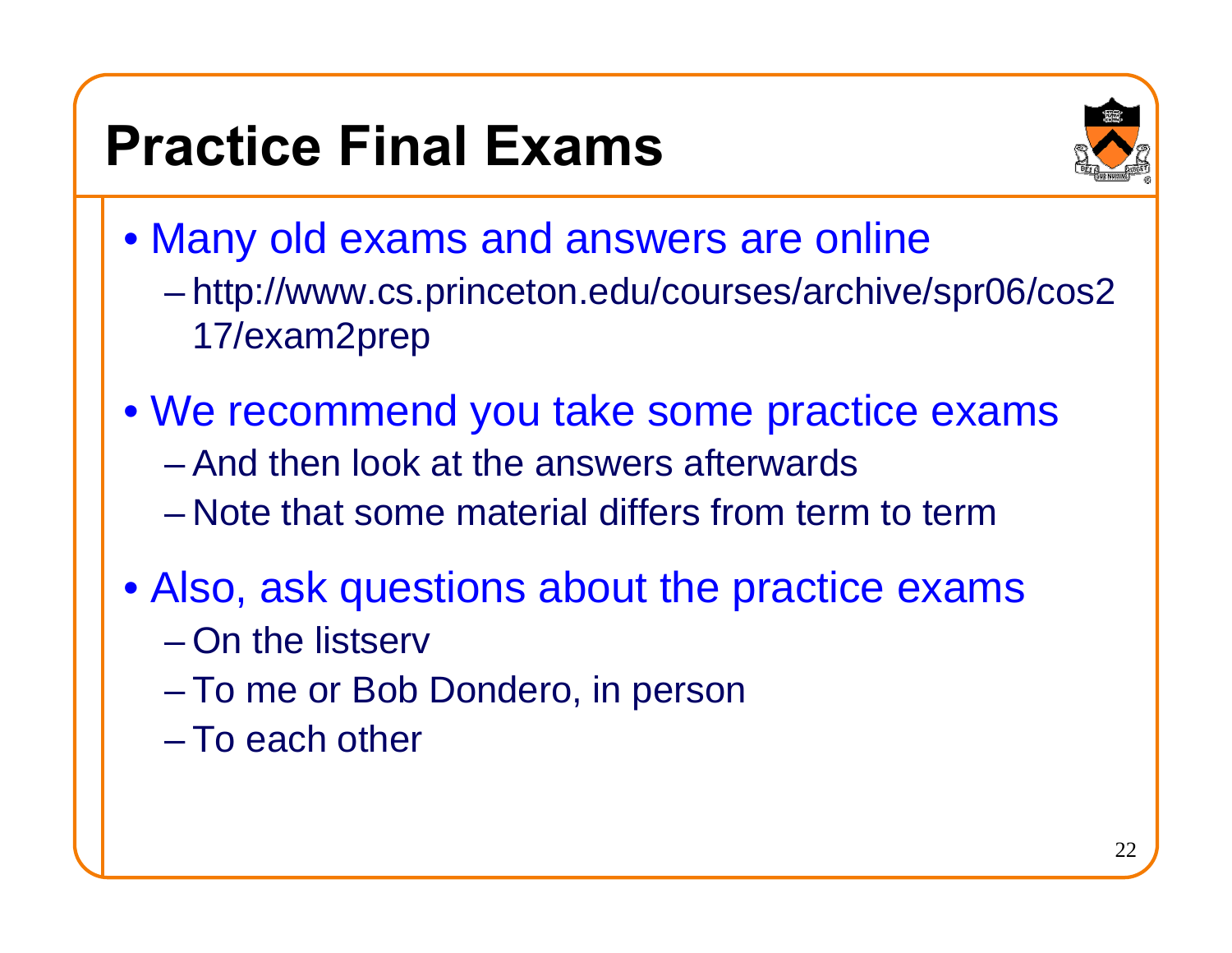# **Wrap Up: Goals of COS 217**

- 
- Understand boundary between code and computer
	- –Machine architecture
	- Operating systems
	- Compilers
- Learn C and the Unix development tools
	- C is widely used for programming low-level systems
	- Unix has a rich development environment
	- Unix is open and well-specified, good for study & research
- Improve your programming skills
	- More experience in programming
	- Challenging and interesting programming assignments
	- Emphasis on modularity and debugging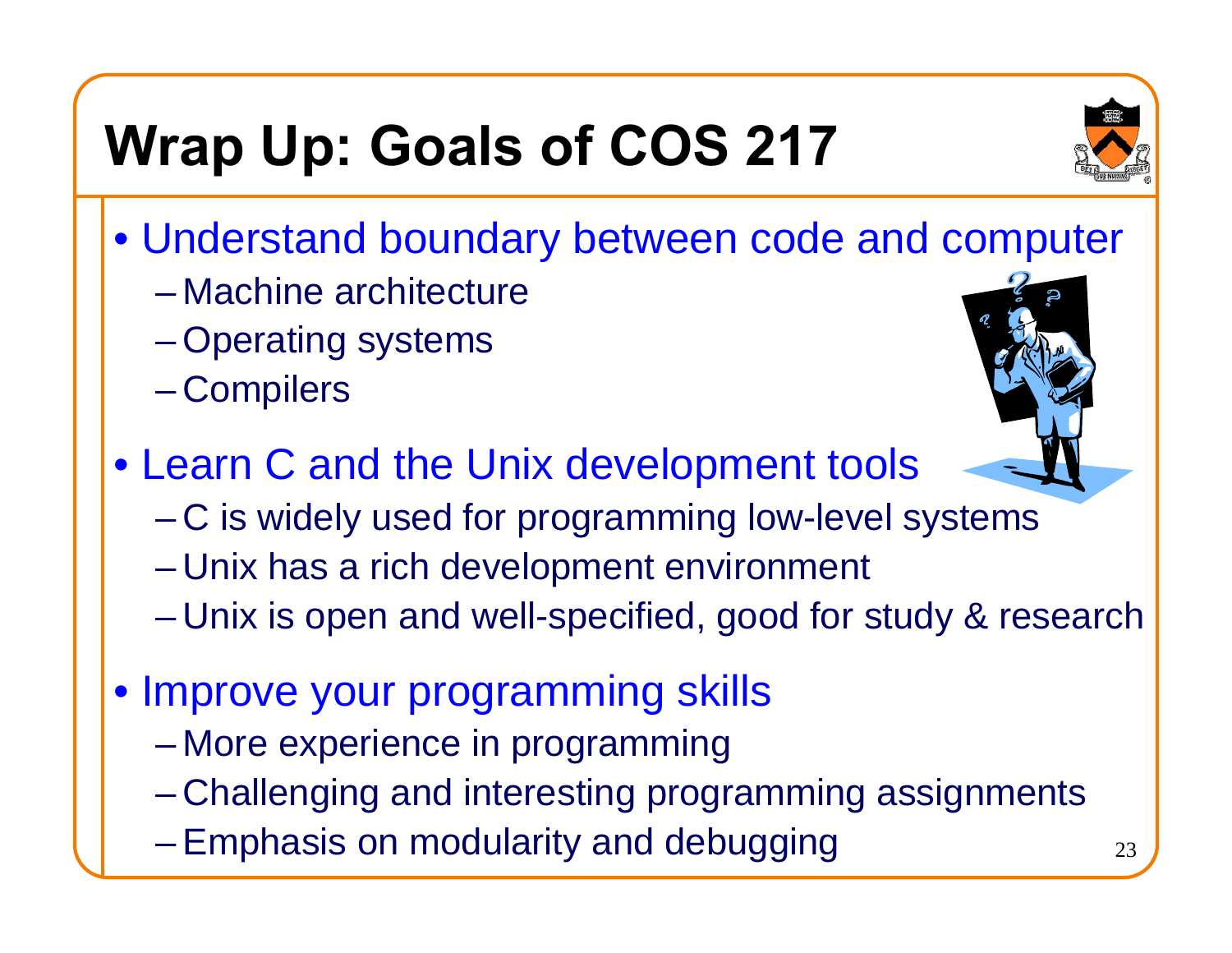## **Relationship to Other Courses**



- •Machine architecture
	- Logic design (306) and computer architecture (471)
	- COS 217: assembly language and basic architecture
- Operating systems
	- Operating systems (318)
	- COS 217: virtual memory, system calls, and signals
- Compilers
	- Compiling techniques (320)
	- COS 217: compilation process, symbol tables, assembly and machine language
- Software systems
	- Numerous courses, independent work, etc.
	- 24 – COS 217: programming skills, UNIX tools, and ADTs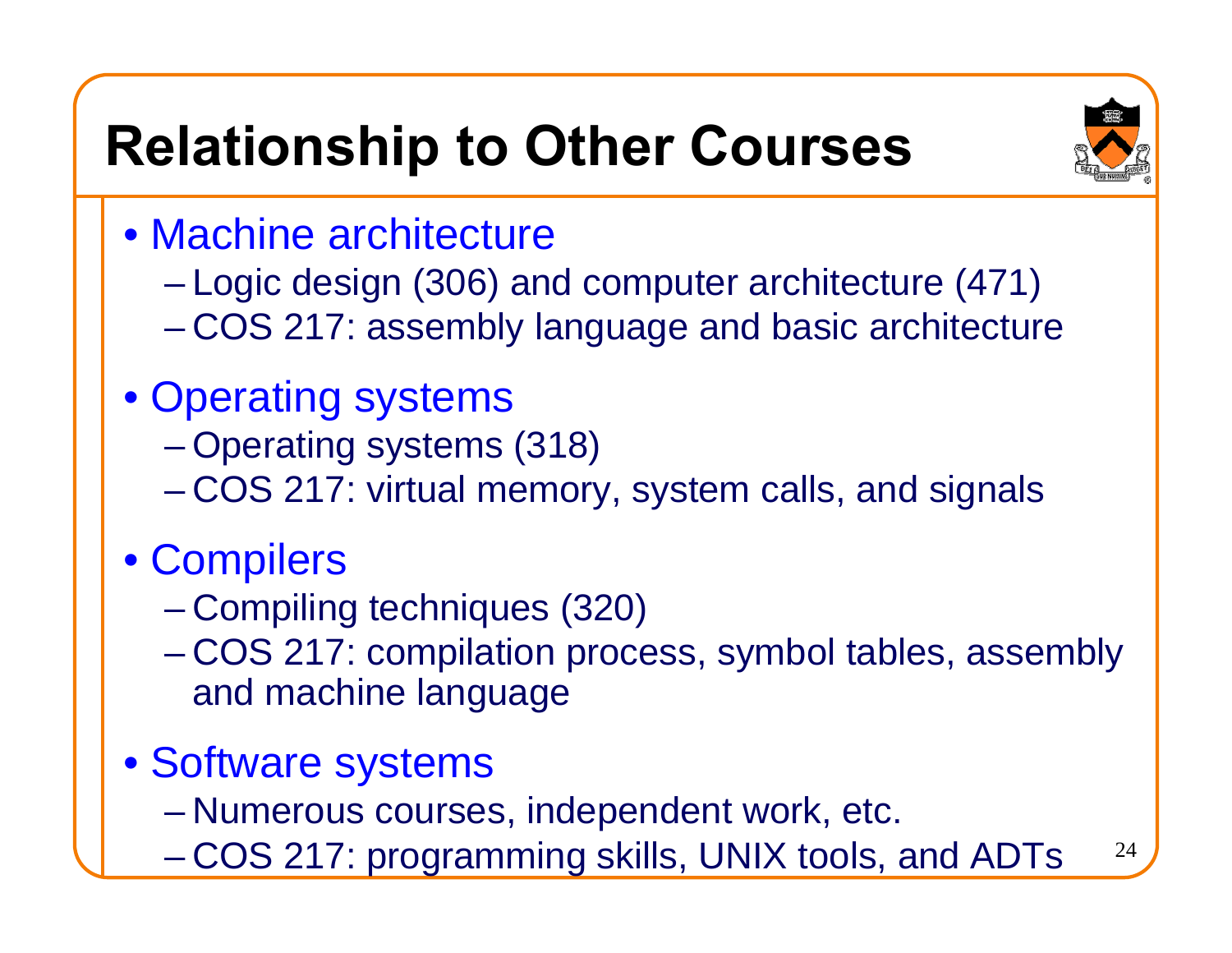## **Lessons About Computer Science**



- Modularity
	- Well-defined interfaces between components
	- Allows changing the implementation of one component without changing another
	- The key to managing complexity in large systems
- Resource sharing
	- Time sharing of the CPU by multiple processes
	- Sharing of the physical memory by multiple processes

#### • Indirection

- Representing address space with virtual memory
- Manipulating data via pointers (or addresses)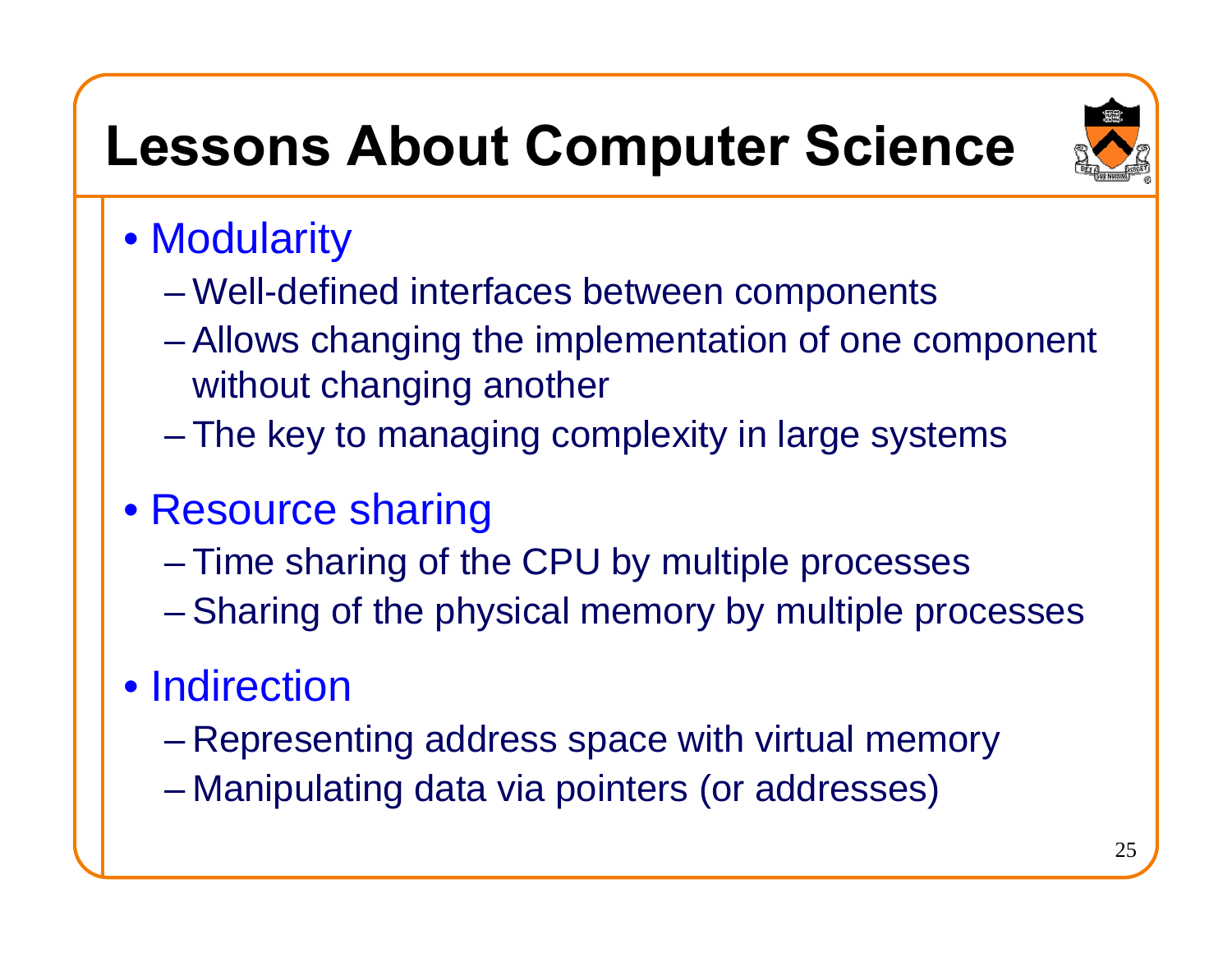#### **Lessons Continued**



#### $\bullet$  Hierarchy

- Memory: registers, cache, main memory, disk, tape, …
- Balancing the trade-off between fast/small and slow/big

#### • Bits can mean anything

- Code, addresses, characters, pixels, money, grades, …
- Arithmetic is just a lot of logic operations
- The meaning of the bits depends entirely on how they are accessed, used, and manipulated
- Capturing a human's intent is really hard
	- Precise specification of a problem is challenging – Correct and efficient implementation of a solution is, too